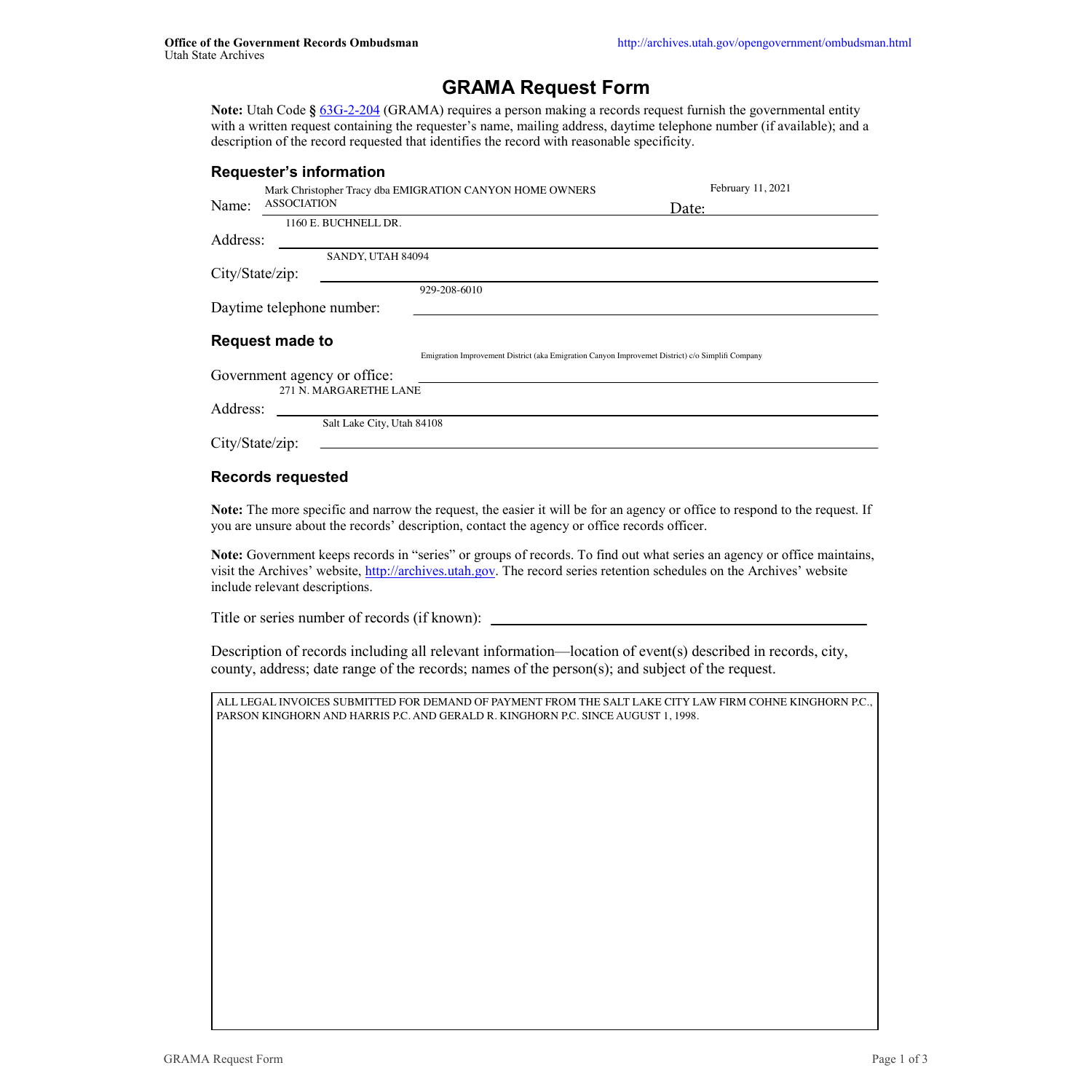**Note:** If the record has a restricted access, GRAMA provides that certain individuals may still receive access.

I am the subject of the record

I am the authorized representative of the subject of the record

I provided the information in the record

# **Considerations about the desired response**

I would like to:

View or inspect the records only



Receive a copy of the records and pay associated fees. Please notify me if the amount will exceed

Receive a copy of the records and request a fee waiver, according to Utah Code **§** 63G-2-203, because:

Releasing the record primarily benefits the public

I am the subject, or authorized representative, of the record

My legal rights are directly implicated by the information of the record because , and I am impecunious

\$ 100.00

Receive an expedited response (5 days) because releasing the record benefits the public; I request the information for a story or report for publication or broadcast to the general public

GRAMA Request Form Page 2 of 3